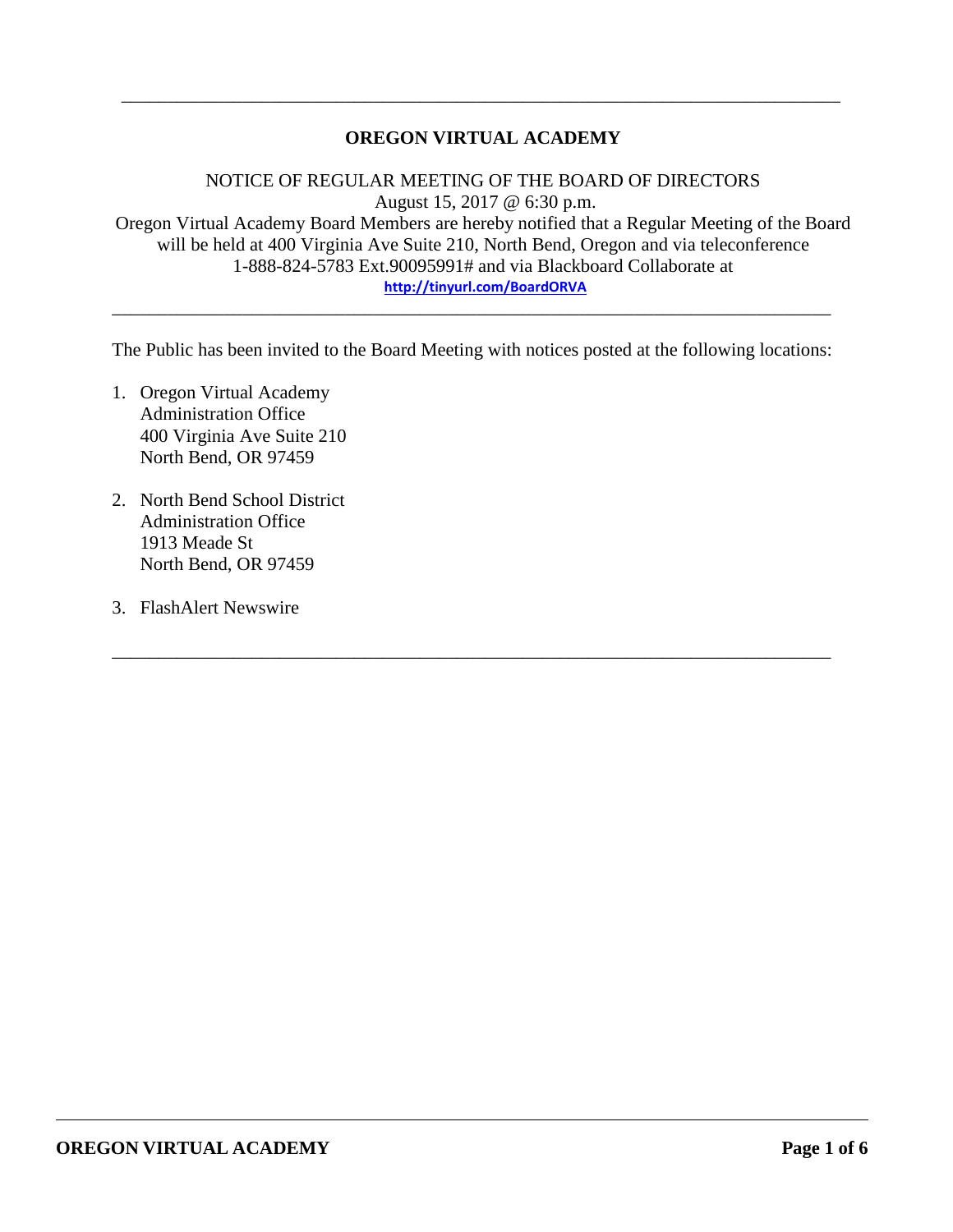#### **AGENDA REGULAR MEETING AGENDA**

# **BOARD OF DIRECTORS OREGON VIRTUAL ACADEMY**

**Tuesday, August 15 th , 2017 6:30 p.m.** ORVA Office 400 Virginia Ave Suite 210 North Bend, OR 97459

# **INSTRUCTIONS FOR PRESENTATIONS TO THE BOARD BY PARENTS AND CITIZENS**

The Oregon Virtual Academy welcomes your participation at the School's Board meetings. The purpose of a public meeting of the Board of Directors is to conduct the affairs of the School in public. We are pleased that you are in attendance and hope that you will visit these meetings often. Your participation assures us of continuing community interest in our School. To assist you in the ease of speaking/participating in our meetings, the following guidelines are provided.

- 1. Agendas are available to all audience members at the door to the meeting or by requesting the agenda from School Officials (541-751-8060).
- 2. The "Public Comment" portion is set aside for members of the audience to raise issues that are not specifically on the agenda. These presentations are limited to three (3) minutes and total time allotted to non-agenda items will not exceed fifteen (15) minutes. The Board may give direction to staff to respond to your concern or you may be offered the option of returning with a citizen-requested item.
- 3. When addressing the Board, speakers are requested to stand, to state their name and address, and to adhere to the time limits set forth.
- 4. Citizens may request that a topic related to school business be placed on a future agenda by submitting a written request at least seventy-two (72) hours in advance of any regular meeting. Once such an item is properly placed on the agenda, the Board can respond, interact, and act upon the item.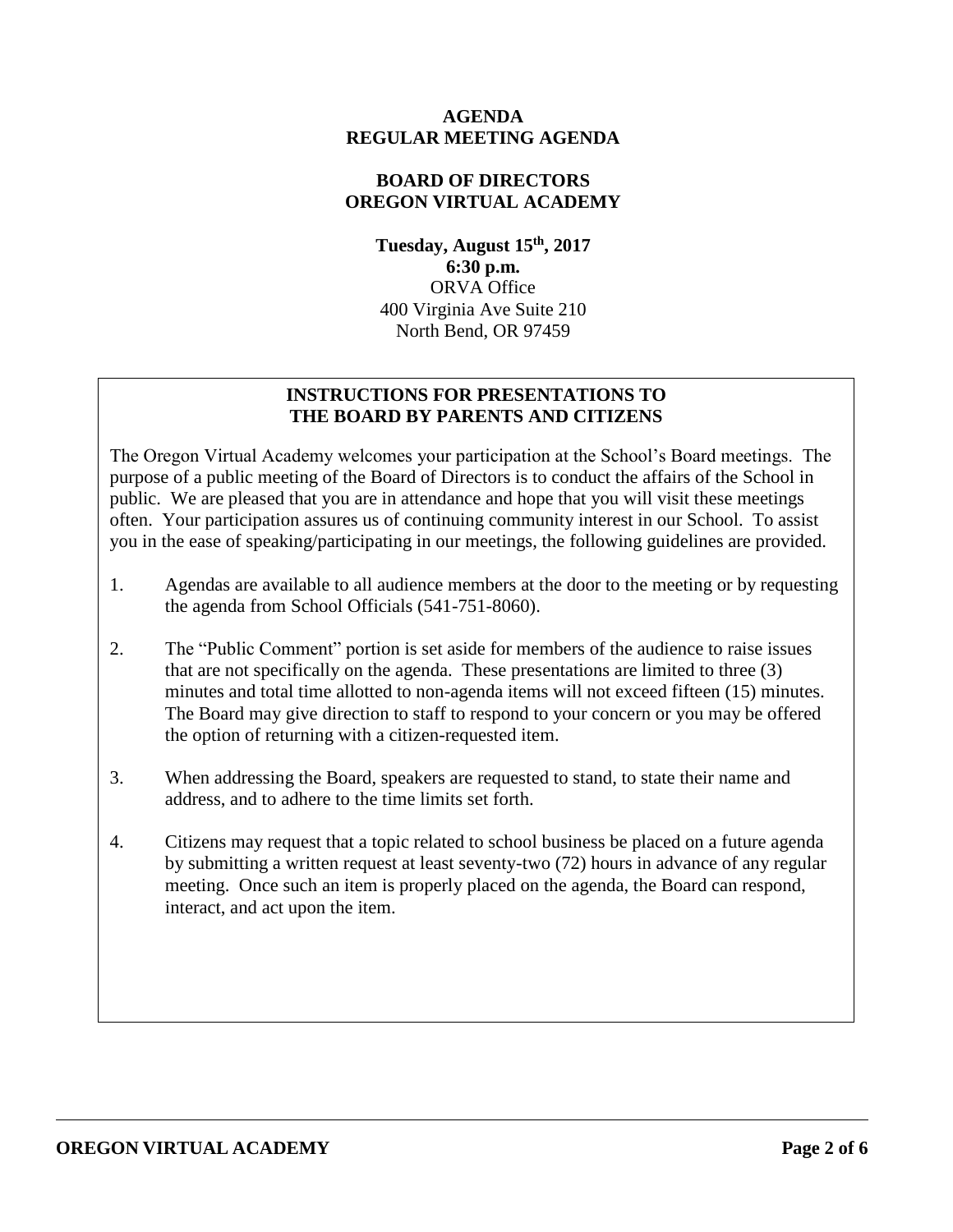## **I. PRELIMINARY**

**A.** Call To Order

Meeting was called to order by the Board Chair at P.M.

**B.** Roll Call

| <b>Member</b>       | Title                      | Term      | <b>Present</b> | <b>Absent</b> | In | Out |
|---------------------|----------------------------|-----------|----------------|---------------|----|-----|
| Vacant              | Member                     | 2015-2018 |                |               |    |     |
| Mr. Michael Herndon | Member                     | 2015-2018 |                |               |    |     |
| Mrs. Cindy Taylor   | Secretary                  | 2016-2019 |                |               |    |     |
| Mr. Steven Isaacs   | Member                     | 2016-2019 |                |               |    |     |
| Mr. Brian Bray      | Temporary<br>Chairman      | 2016-2019 |                |               |    |     |
| Mr. Barry Jahn      | Temporary<br>Vice Chairman | 2017-2020 |                |               |    |     |
| Mr. Sean Weidert    | Temporary<br>Treasurer     | 2017-2020 |                |               |    |     |

**C.** Approval of Previous Board Meeting Minutes Approve the July  $18^{th}$  2017 Meeting Minutes.

| <b>Member</b>       | <b>Motion</b> | Aye           | <b>No</b>            | <b>Abstain</b> | <b>Absent</b> |
|---------------------|---------------|---------------|----------------------|----------------|---------------|
| Vacant              |               |               |                      |                |               |
| Mr. Michael Herndon |               |               |                      |                |               |
| Mrs. Cindy Taylor   |               |               |                      |                |               |
| Mr. Steven Isaacs   |               |               |                      |                |               |
| Mr. Brian Bray      |               |               |                      |                |               |
| Mr. Barry Jahn      |               |               |                      |                |               |
| Mr. Sean Weidert    |               |               |                      |                |               |
| Motion              | Carried(      | Not Carried() | $Vote,(A)$ $(N)(Ab)$ | Tabled(        |               |

# **II. COMMUNICATIONS**

**A.** PUBLIC COMMENTS:

No individual comment shall be for more than three (3) minutes and the total time for this purpose shall not exceed fifteen (15) minutes. Board members may respond to comments however no action can be taken. The Board may give direction to staff following comment.

# **B.** BOARD/STAFF DISCUSSION

- 1. Head of School Report:
	- a. HOS Report
	- b. MOUB Dr. Chrisop, Interim Head of School
	- c. Professional Educator Evaluation System Dr. Chrisop/Aaron Cooke
- 2. Board of Directors Discussion: a. Board Policy Sub-Committee Report – Myk Herndon, Board Member b. HOS Hiring Status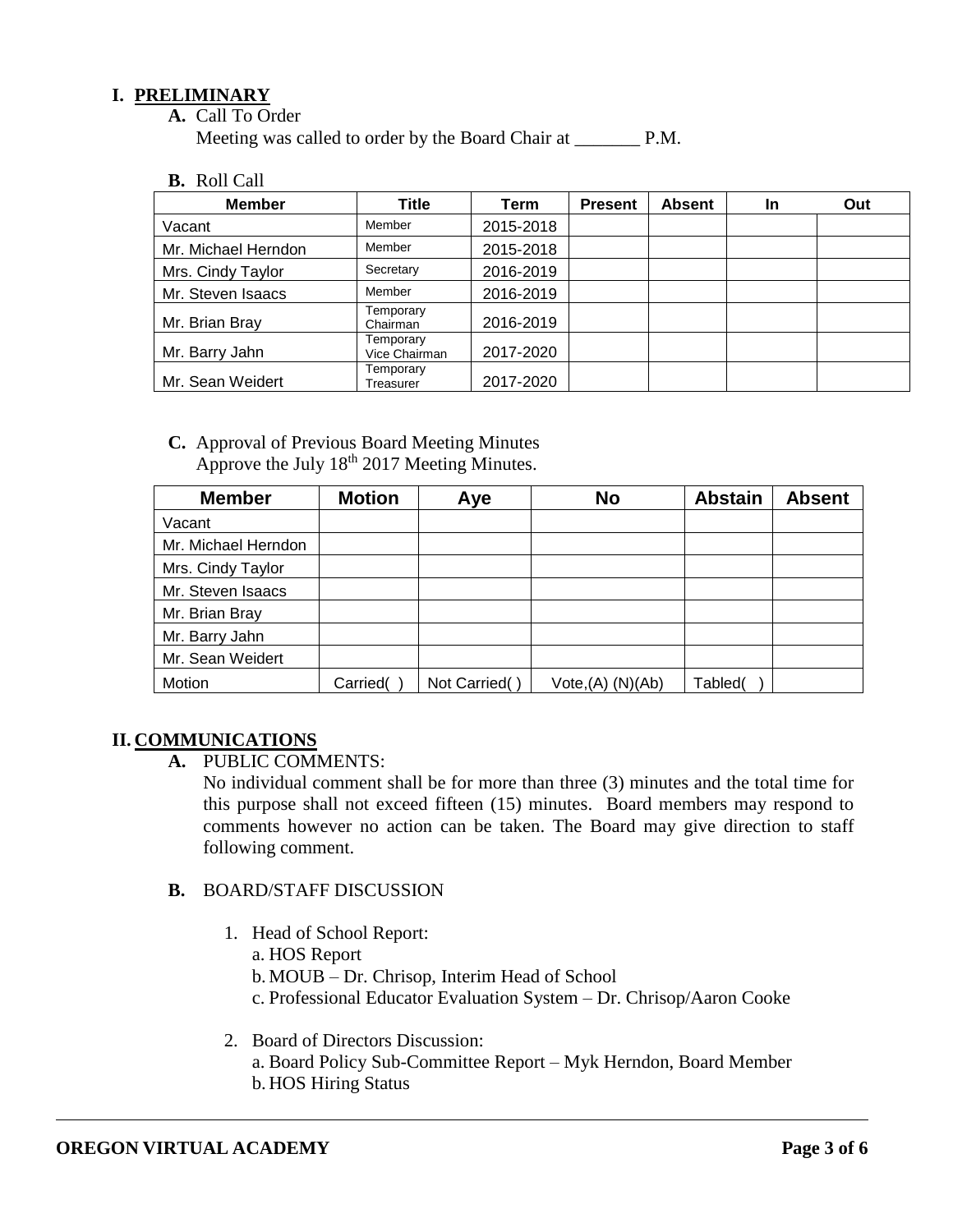## **III. CONSENT AGENDA ITEMS**

All matters listed under the consent agenda are considered by the Board to be routine and will be approved/enacted by the Board in one motion in the form listed below. Unless specifically requested by a Board member for further discussion or removed from the agenda, there will be no discussion of these items prior to the Board votes on them. The Head of School recommends approval of all consent agenda items.

#### **A.** ITEMS FOR APPROVAL

- 1. New Hires
	- a. Brittney Hague K-6 Registrar
	- b. Amelia Hess Secondary ELA Teacher
	- c. Kathy Bierkens SPED Teacher
	- d. Christen Pagett ELL Coordinator
	- e. Dylan Woodsworth Primary Teacher
	- f. Lucas Jackson Primary Teacher
	- g. Heidi Vogel Primary Teacher
	- h. Thu Ngo Secondary ELA Teacher
	- i. Lisa Lanza FASL
	- j. Amy Hodgin FASL
	- k. Laura Bruland Marlow FASL
	- l. Corrie Gustafson Secondary Math Teacher
	- m. Wendy Ross Secondary Math Teacher
	- n. Aaron Hogan Secondary ELA Teacher
	- o. Rob La Raus Secondary Math Teacher
	- p. Amanda Nesbitt FASL
	- q. Shawna Smith Secondary Math Teacher
	- r. Michele McCauley SPED Teacher
	- s. Tauna Tattam .5 Secondary Science Teacher
	- t. Jamie Daily School Psychologist
	- u. Anne Ferrell Secondary Advisor
- 2. Staff Resignations
	- a. Nikki Roensch SPED Teacher
	- b. Jenine Newell SPED Program Assistant
	- c. CaSaundra Perrette HR Coordinator
	- d. Ashely White Secondary ELA
	- e. Tim Batiuk Secondary Advisor
	- f. Dawn Tornquist Secondary Advisor
	- g. Katie Hart Secondary Math Teacher
	- h. Andrew Senkowski Secondary Math Teacher
	- i. Michael DeBenedetti Secondary Science Teacher
	- j. Michael Carreras Substitute Teacher

Motion Second

# **IV.SCHEDULED FOR ACTION**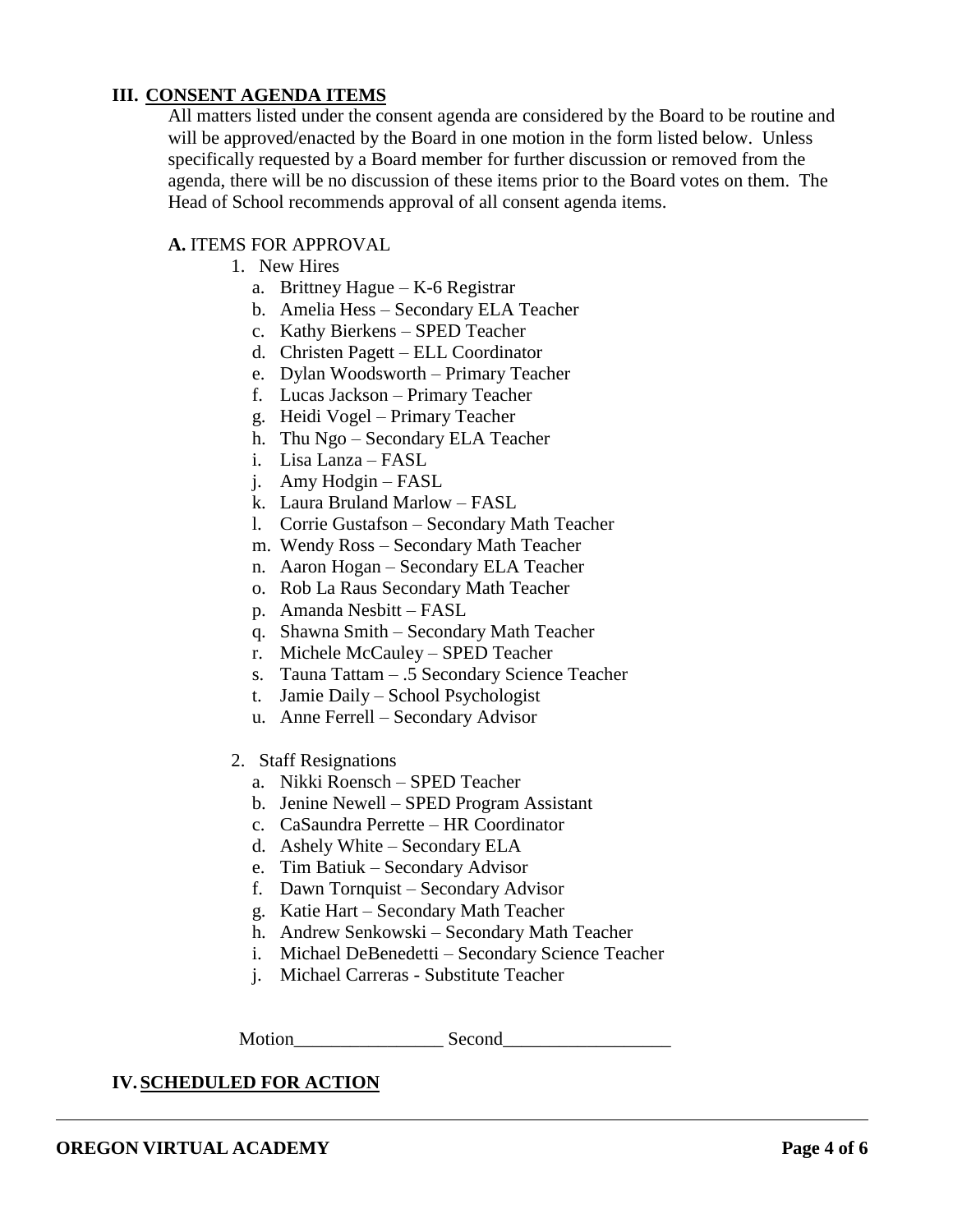### **A.** PERSONNEL

#### **B.** BUSINESS

## 1. IV-BDRPT-01\_08-15-17 Consideration to Approve the Updated MOUB

| <b>Member</b>       | <b>Motion</b> | Aye          | <b>No</b>            | <b>Abstain</b> | <b>Absent</b> |
|---------------------|---------------|--------------|----------------------|----------------|---------------|
| Vacant              |               |              |                      |                |               |
| Mr. Michael Herndon |               |              |                      |                |               |
| Mrs. Cindy Taylor   |               |              |                      |                |               |
| Mr. Steven Isaacs   |               |              |                      |                |               |
| Mr. Brian Bray      |               |              |                      |                |               |
| Mr. Barry Jahn      |               |              |                      |                |               |
| Mr. Sean Weidert    |               |              |                      |                |               |
| Motion              | Carried(      | Not Carried( | $Vote,(A)$ $(N)(Ab)$ | Tabled(        |               |

### 2. IV-BDRPT-02\_08-15-17

Consideration to Approve the Professional Educator Evaluation System

| <b>Member</b>       | <b>Motion</b> | Aye          | <b>No</b>            | <b>Abstain</b> | <b>Absent</b> |
|---------------------|---------------|--------------|----------------------|----------------|---------------|
| Vacant              |               |              |                      |                |               |
| Mr. Michael Herndon |               |              |                      |                |               |
| Mrs. Cindy Taylor   |               |              |                      |                |               |
| Mr. Steven Isaacs   |               |              |                      |                |               |
| Mr. Brian Bray      |               |              |                      |                |               |
| Mr. Barry Jahn      |               |              |                      |                |               |
| Mr. Sean Weidert    |               |              |                      |                |               |
| Motion              | Carried(      | Not Carried( | $Vote,(A)$ $(N)(Ab)$ | Tabled(        |               |

# **C.** INSTRUCTION AND CURRICULUM

#### **D.** PUPIL SERVICES

# **V. ITEMS SCHEDULED FOR INFORMATION**

## **A.** FINANCIAL PACKET:

- 1. Review Financial Packet (Through July) Craig Chun-Hoon, Finance Manager
- 2. Credit Card Charges (Through July) Megan Caldwell, Office Manager

# **VI. ADJOURNMENT**